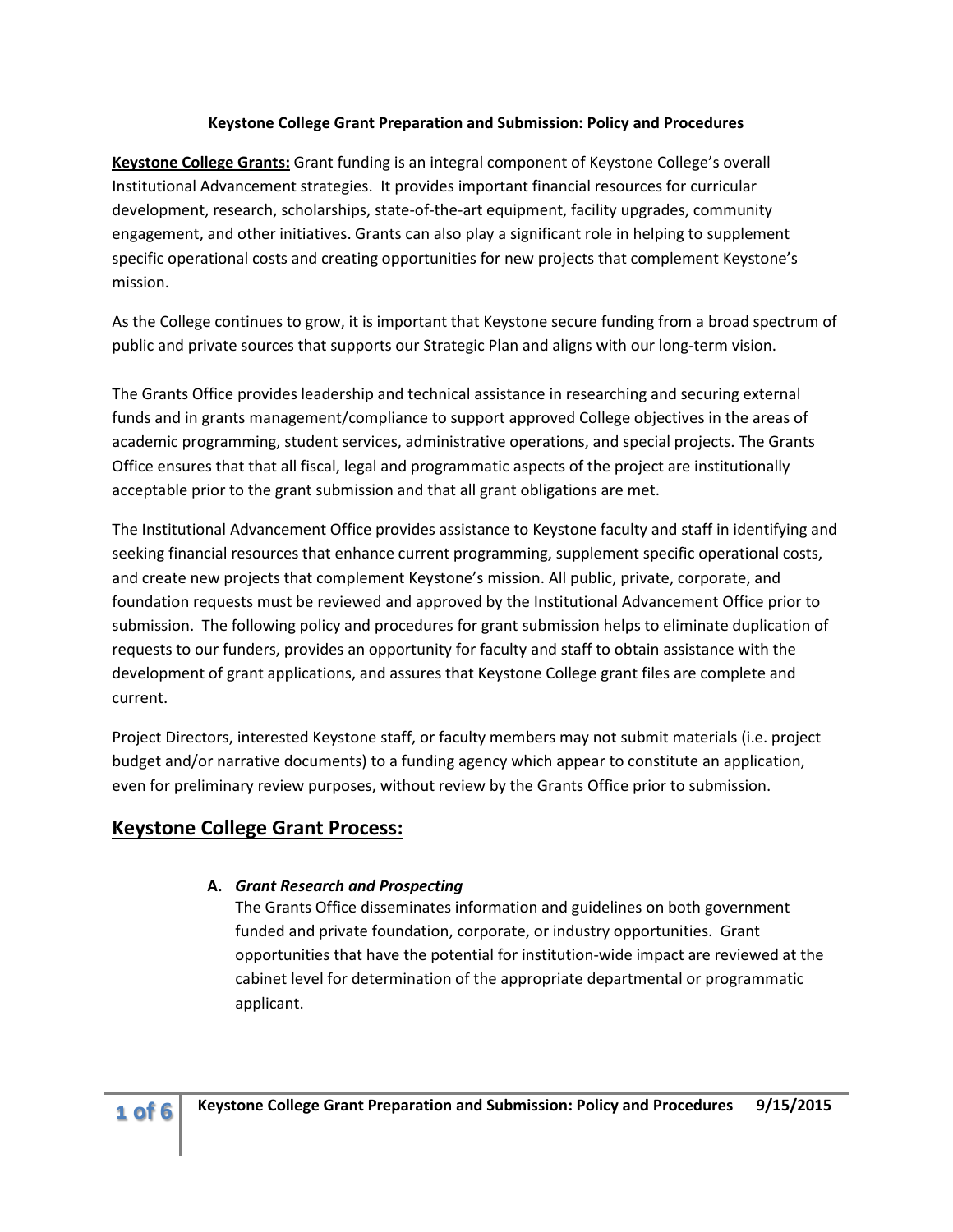#### **B.** *Grant Planning and Development*

Grant applications will be developed using a "design team" model. The Grants Office is responsible for the submission of the application according to the requirements of the funding source. All application filing and archiving of grant application materials will utilize electronic processes as standard operating procedure.

### C. *Grant Submission*

Grant submission activities include the formatting and packaging of applications, obtaining the official signature and/or electronic verification of authorized organizational representative (AOR) required by the funding organization on the application, and the actual physical and/or electronic submission of the grant application.

Project Directors and/or interested Keystone staff or faculty members may not submit materials (i.e. project budget and/or narrative documents) to a funding agency which appear to constitute an application, even for preliminary review purposes, without review by the Grants Office prior to submission.

# **Keystone College Grant Identification and Application Procedures:**

### **Academic Grants Approval Procedures to pursue funding opportunities:**

- A. For opportunities identified by Director of Grants
	- 1. Director of Grants will review opportunity with Vice President of Academic Affairs (VPAA), and appropriate Dean to mutually determine if it meets strategic objectives, priorities or advances the mission of the college.
	- 2. Director of Grants will send a brief grant opportunity summary to appropriate faculty that provides grant objective, funding limit, eligible expenses, match requirements, due date, relevance and level of effort for application and ask them to assess interest, availability and commitment .
	- 3. If interested and committed, faculty will provide a brief one or two paragraph *Project Abstract* to Director of Grants
	- 4. Director of Grants will forward both Opportunity Summary and Proposed Project Abstract to VP Academic Affairs for approval to proceed. If it requires matching funds, or additional college resources, including human resources and facility usage, Director of Grants will also simultaneously forward to VP Finance for approval if necessary.
	- 5. If approved, grant opportunity details will be included in Cabinet/IOG report.
	- 6. Director of grants and involved faculty and staff will meet to agree upon deliverables/responsibilities/timeline for completion and will mutually develop proposal in accordance with funder requirements.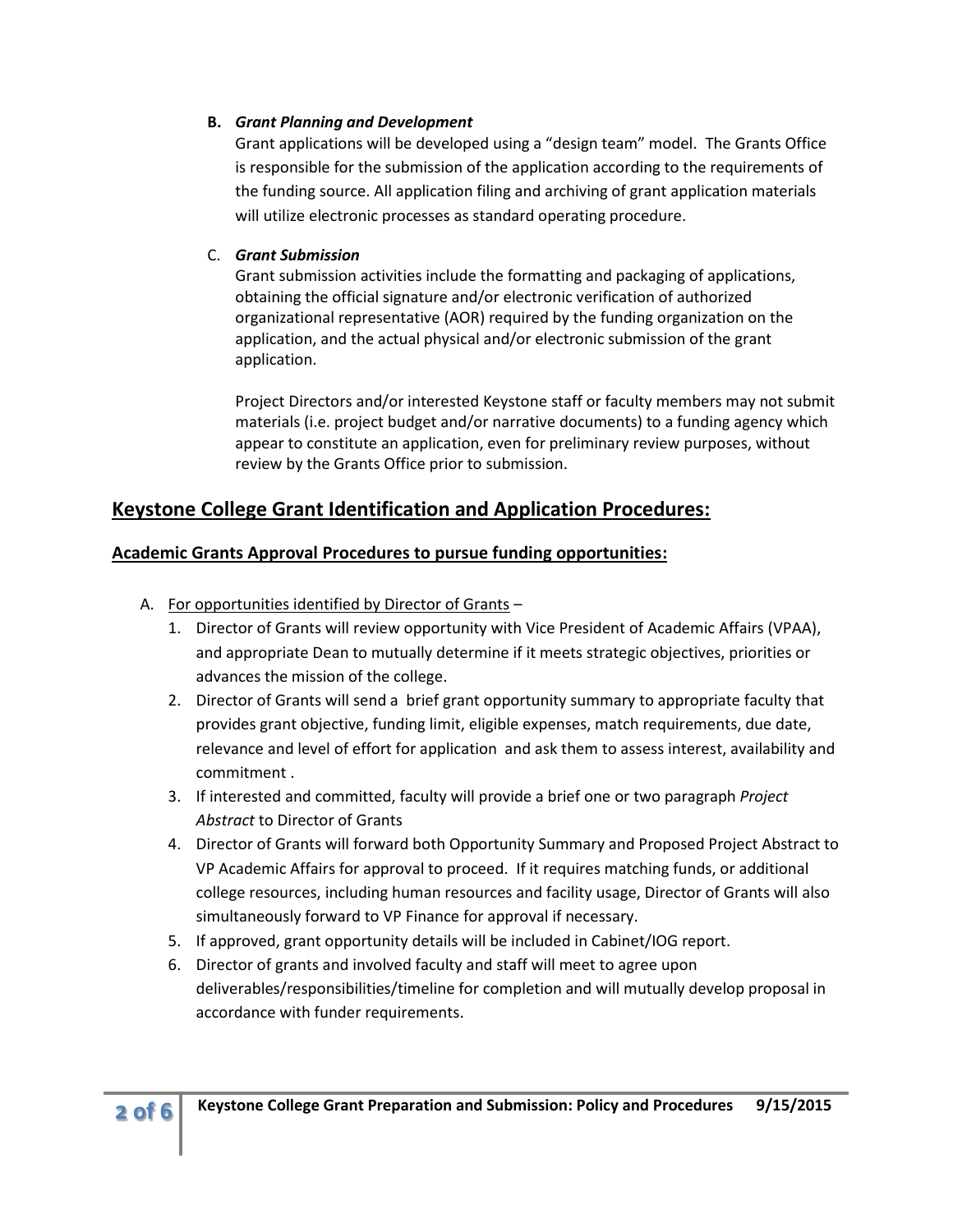- 7. Faculty members and Dean will be kept informed of project development and budget development. Executive Vice President (EVP) will be included on budget details for grant projects throughout the process.
- 8. Final grant application will be sent to faculty, Dean, and VPAA.
- 9. Grant will be submitted by Director of Grants.

# B. Grant identified by faculty member:

- 1. Faculty member will contact Director of Grants about funding opportunity.
- 2. Director of Grants will send faculty member the 2 page IA form: **Identifying Funding Opportunities and Submitting Funding Requests.**
- 3. Director of Grants will forward both Opportunity Summary and Proposed Project Abstract to VP Academic Affairs, and appropriate Dean to mutually determine if it meets strategic objectives, priorities or advances the mission of the college.
- 4. If grant opportunity requires matching funds, or additional college resources, including human resources and facility usage, Director of Grants will also simultaneously forward to VP Finance for approval if necessary. EVP will be included on budget details for grant projects throughout the process.
- 5. If approved, grant opportunity details will be included in Cabinet/IOG report.
- 6. Director of grants and involved faculty and staff will meet to agree upon deliverables/responsibilities/timeline for completion and will mutually develop proposal in accordance with funder requirements.
- 7. Faculty members and appropriate Dean will be kept informed of project development and budget development.
- 8. Final grant application will be sent to faculty, Dean, and VPAA.
- 9. Grant will be submitted by Director of Grants.

# **Grants for programs, services, student activities:**

A. Grant Identified by Director of Grants:

- 1. Director of Grants will email a brief Opportunity Summary and Proposed Project Abstract to the Executive Vice President, Vice President of Institutional Advancement, and appropriate Dean to mutually determine if it meets strategic objectives, priorities or advances the mission of the college.
- 2. Dean will identify project team to be included on grant application development. Grant funding summary and budget implications will be sent to appropriate staff member(s) to develop application and project budget (i.e. Counseling Center, Health Center, and Student Affairs if grant is for reduction of alcohol use on campus).
- 3. If funding opportunity requires matching funds, or additional college resources, including human resources and facility usage, Director of Grants will also simultaneously forward to VP Finance for approval if necessary.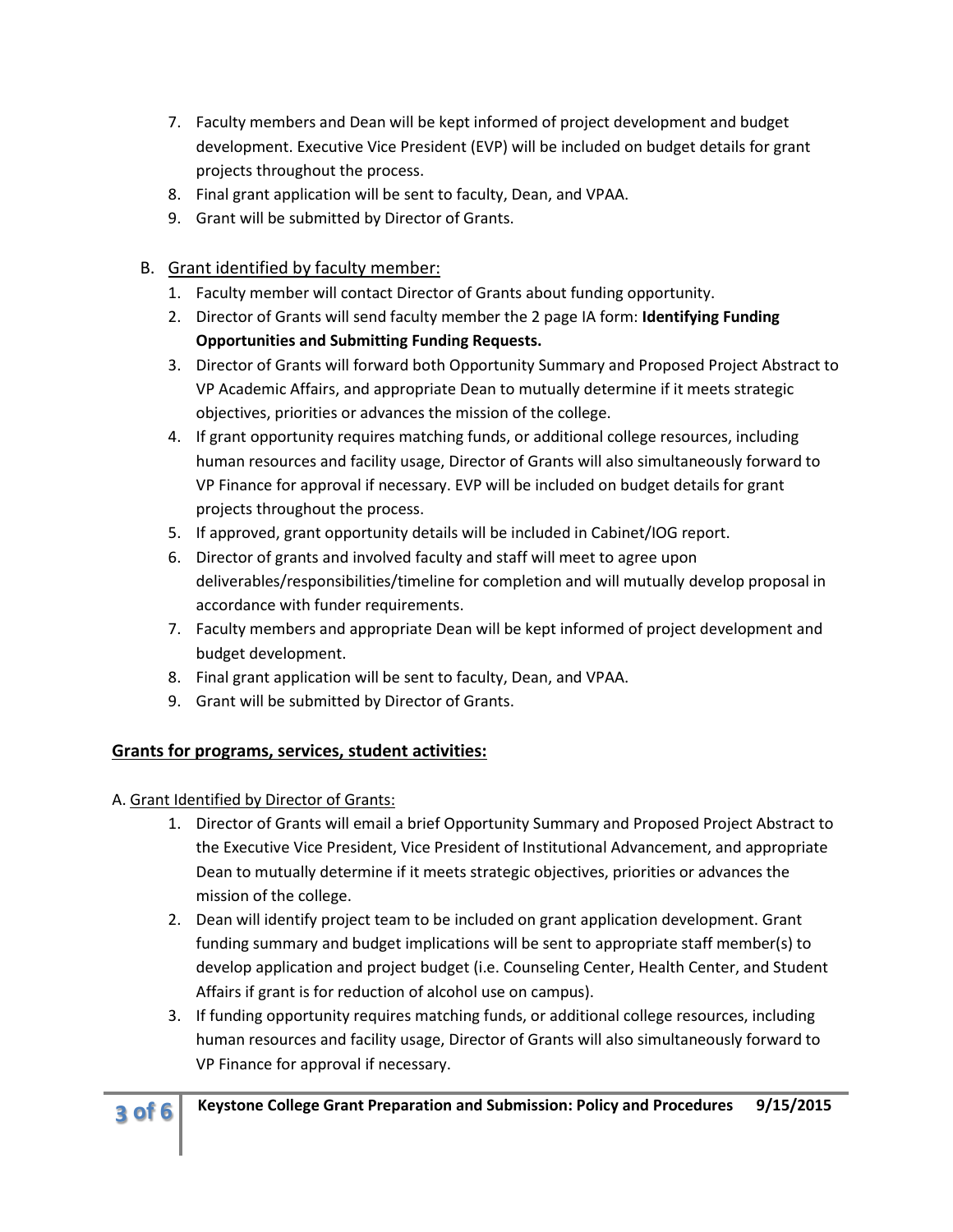- 4. Director of Grants will send a brief grant opportunity summary to appropriate staff/ faculty that provides grant objective, funding limit, eligible expenses, match requirements, due date, relevance and level of effort for application and ask them to assess interest, availability and commitment .
- 5. If interested and committed, staff/ faculty identified as project manager will provide a brief one or two paragraph *Project Abstract* to Director of Grants.
- 6. If approved to proceed, grant opportunity details will be included in Cabinet/IOG report.
- 7. Director of grants and involved faculty and staff will meet to agree upon deliverables/responsibilities/timeline for completion and will mutually develop proposal in accordance with funder requirements.
- 8. EVP, VPAA, and appropriate Academic Dean will be kept informed of project development and budget development.
- 9. Final grant application will be sent to EVP, VPAA, Dean, and project manager.
- 10. Grant will be submitted by Director of Grants.

### B. Grant Identified by Student Affairs Professionals:

- 1. Director of Grants will send staff member the 2 page IA form: **Identifying Funding Opportunities and Submitting Funding Requests.**
- 2. Director of Grants will review project and funding being sought.
- 3. Director of Grants will email a brief Opportunity Summary and Proposed Project Abstract to the Executive Vice President, Vice President of Institutional Advancement, and appropriate Dean to mutually determine if it meets strategic objectives, priorities or advances the mission of the college.
- 4. Dean will identify project team to be included on grant application development. Grant funding summary and budget implications will be sent to appropriate staff member(s) to develop application and project budget (i.e. Counseling Center, Health Center, and Student Affairs if grant is for reduction of alcohol use on campus).
- 5. If funding opportunity requires matching funds, or additional college resources, including human resources and facility usage, Director of Grants will also simultaneously forward to VP Finance for approval if necessary.
- 6. Director of Grants will send a brief grant opportunity summary to appropriate staff/ faculty that provides grant objective, funding limit, eligible expenses, match requirements, due date, relevance and level of effort for application and ask them to assess interest, availability and commitment .
- 7. If interested and committed, staff/ faculty identified as project manager will provide a brief one or two paragraph *Project Abstract* to Director of Grants.
- 8. If approved to proceed, grant opportunity details will be included in Cabinet/IOG report.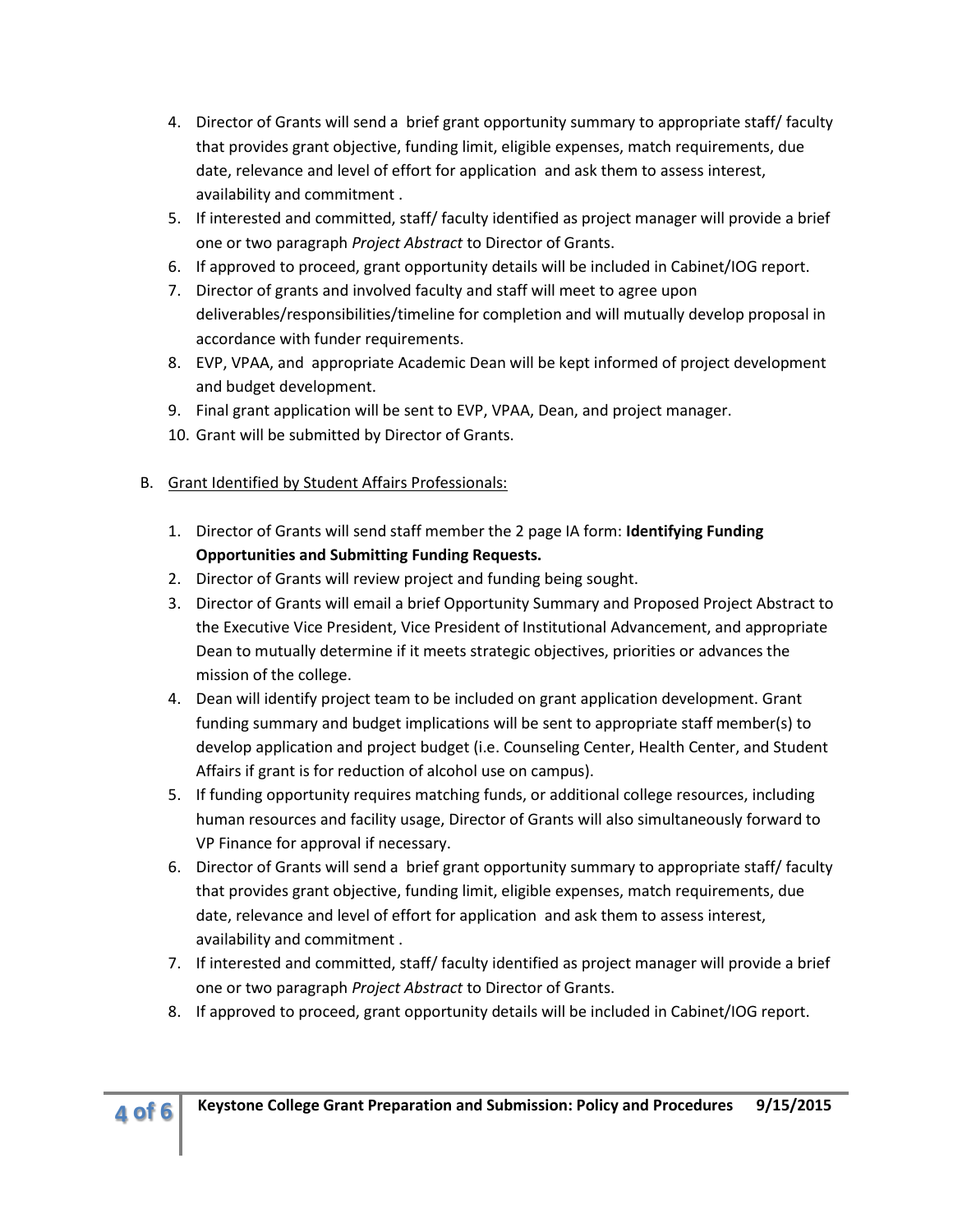- 9. Director of grants and involved faculty and staff will meet to agree upon deliverables/responsibilities/timeline for completion and will mutually develop proposal in accordance with funder requirements.
- 10. Executive Vice President and Dean will be kept informed of project development and budget development throughout the process.
- 11. Final grant application will be sent to Executive Vice President, Dean, and project manager.
- 12. Grant will be submitted by Director of Grants.

### **Capital/Infrastructure Grants:**

- 1. Under guidance from the President of the College the Director of Grants seeks to identify funding opportunities for capital projects identified as College priorities.
- 2. Director of Grants upon identification of potential sources of funding will review grant requirements with the President, VP Institutional Advancement, and the Vice President of Finance and Administration to determine timeline and to assess if funding aligns with strategic plan and College priorities.
- 3. Director of Grants will discuss with Vice President of Finance all matching fund requirements for capital/infrastructure grants to determine if pursuit of funding feasible.
- 4. If yes, Director of Grants will send grant funding summary, budget details including match requirements, and project abstract to VP Institutional Advancement, Executive Vice President, and Vice President of Finance.
- 5. If approved by these Vice Presidents, Director of Grants will list on the grant report for Cabinet/IOG meeting.
- 6. Director of Grants will work with appropriate professionals to develop grant application, which may include engineers, architects, grant program officials, and/or Sodexo employees.
- 7. Director of Grants will meet with project team to develop grant application.
- 8. Director of Grants will work with project team members to prepare grant application.
- 9. Keystone College President and Vice President of Finance will be kept informed of project development and budget development.
- 10. Final grant application will be sent to Vice Presidents of Institutional Advancement and Finance.
- **11.** Grant will be submitted by Director of Grants.

# **Grants for KCEEI:**

1. *For opportunities identified by Director of Grants* - Director of Grants will review grant requirements with Director of KCEEI to determine interest and timeline and to assess if funding aligns with strategic plan, College priorities or otherwise advances mission of the College or KCEEI.